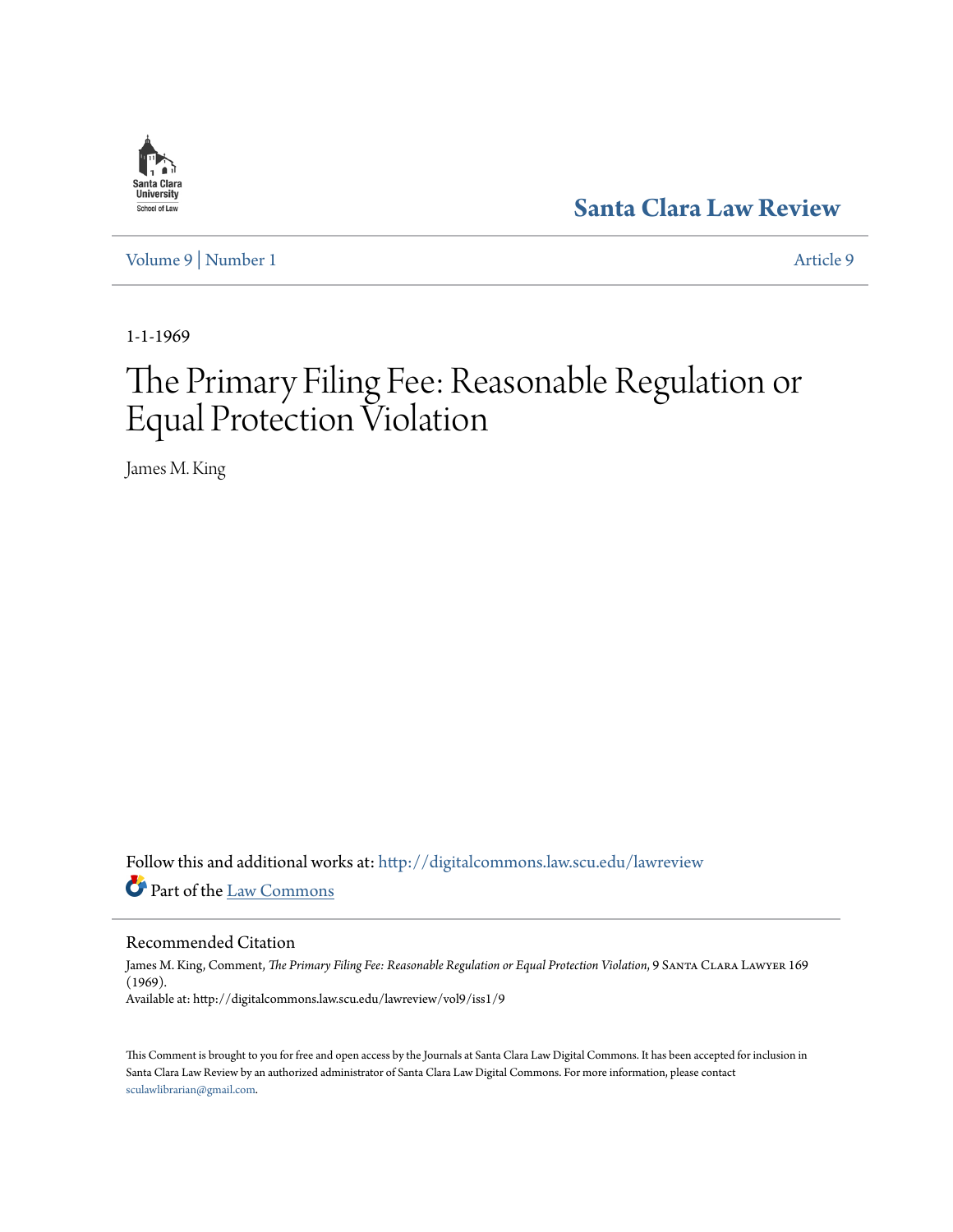## THE PRIMARY FILING FEE: REASONABLE REGULATION OR EQUAL PROTECTION VIOLATION?

At present many states impose a filing fee on the primary election candidate as a condition to accepting his declaration of candidacy and placing his name on the primary ballot.<sup>1</sup> Such a fee is sustained as a reasonable exercise of the state's power to regulate and control the conduct of the electoral process.<sup>2</sup> The two main arguments advanced in support of the reasonableness of a filing fee are: First, those who seek the benefit of a particular proceeding provided by the law should reimburse the state for a portion of the expense incurred in carrying that proceeding into effect.<sup>3</sup> Second, the fee provides an orderly and systematic method of selecting bona fide candidates,<sup>4</sup> thus tending "to prevent an indiscriminate scramble for office,"<sup>5</sup> on the assumption "that any candidate who is of sufficient worth to stand before the people as a candidate ...will be at no difficulty to pay the required amount."6 By design the fee supposedly excludes those aspirants who do not have the public interest in mind; presumably they would receive insignificant support at the polls.7 Impliedly, the affluent candidate is more publicspirited than the poor.

This comment will analyze both state and federal constitutional objections to the imposition of the filing fee as a valid exercise of the state's power to regulate elections, utilizing California law as an example.<sup>8</sup> While recent election cases emphasize equal protection of

**5** Socialist Party v. Uhl, **155** Cal. **776,** 790, 103 P. 181, **187** (1909).

**6** *Id.*

**7** *Id.*

*<sup>1</sup> See, e.g.,* **CAL. ELEC. CODE** § **6552** (West Supp. **1967);** MINN. **STATS.** § **202.05** (West Supp. **1967);** REV. **CODE WASH.** § **29.18.050** (West **1965). <sup>2</sup>**Socialist Party v. Uhl, **155** Cal. 776, **103** P. **181 (1909);** *accord,* State *ex rel.*

Zent v. Nichols, **50** Wash. 508, **97** P. **728 (1908) ;** State *ex rel.* Thompson v. Scott, **99** Minn. 145, 108 N.W. **829 (1906).**

**<sup>3</sup>** Socialist Party v. **Uhl, 155** Cal. **776, 103** P. **181** (1909) *; see* Lasseigne v. Martin, 202 So. **2d** 250 (La. Ct. **App. 1967),** *appeal dismissed,* **250** La. **1081,** 202 So. **2d 257 (1967) ;** *see also* Annot., **89** A.L.R.2d **864, 869 (1963).**

<sup>4</sup> Socialist Party v. **Uhl, 155** Cal. **776, 790, 103** P. **181, 187 (1909) ;** *cf.* Gray v. Kenny, 67 Cal. **App. 2d 282, 153 P.2d 961 (1944);** *see also* **89** A.L.R.2d 864, **872** (1963).

**<sup>8</sup>** Other states which require a primary filing fee of prospective candidates are: Alabama, Alaska, Arkansas, Connecticut, Florida, Idaho, Louisiana, Maryland, Minnesota, Mississippi, Missouri, Montana, Nebraska, Nevada, New Mexico, Ohio, Oklahoma, Pennsylvania, Texas, Utah, Virginia, West Virginia, Wyoming, and Washington.

The following states use the petition method instead of the fee requirement: Colorado, Indiana, Iowa, Illinois, Kentucky, Maine, Massachusetts, New Jersey, New York, North Dakota, Rhode Island, South Dakota, Tennessee, and Vermont.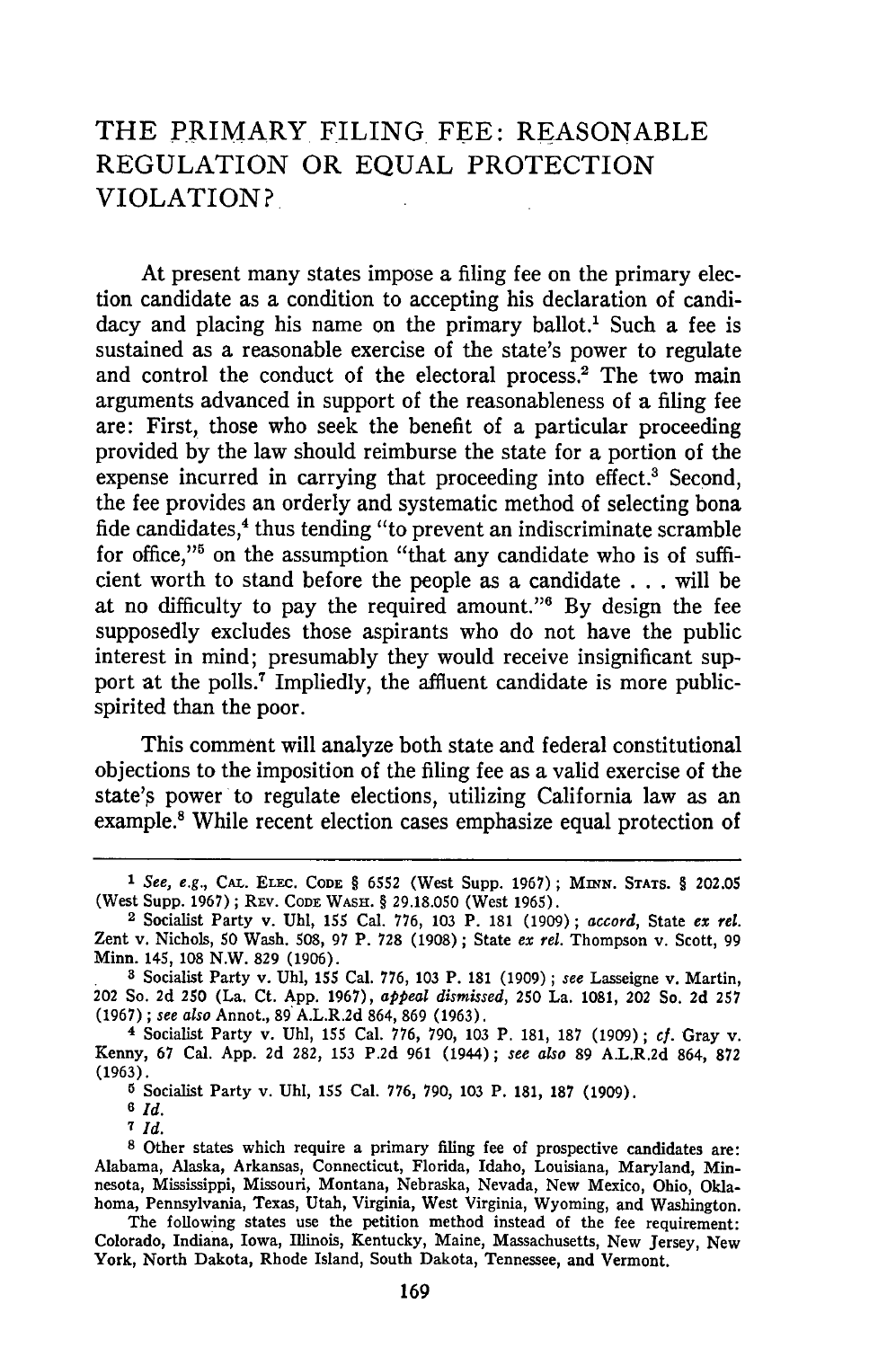the laws,<sup>9</sup> the early cases turned on the reasonableness of the legislation.

#### THE REASONABLENESS TEST: SOME ANCIENT PRECEDENTS

After California adopted an enabling amendment to the constitution,<sup>10</sup> the legislature in 1909 enacted a comprehensive direct primary law<sup>11</sup> similar to the provisions in the present Elections Code.<sup>12</sup> That same year the historic test case of *Socialist Party v*.  $Uh^{13}$  challenged the constitutionality of that law. In a blanket attack plaintiff wove in the argument that the imposition of a filing fee, as a condition to placing a candidate's name on the primary ballot, was an unconstitutional exercise of the state's regulatory power over elections. Opponents of the direct primary law also contended that the fee violated Article I, section twenty-four of the California Constitution which prohibits property qualifications as a requirement for any person to either vote or hold office.<sup>14</sup> Upholding the state's power to exact the fee, the court said it was justified as a reasonable regulation to promote the proper functioning of the primary."

Aside from the reimbursement syllogism<sup>16</sup> the court was particu-

**<sup>10</sup>**"[Tlhe Legislature shall enact laws providing for the direct nomination of candidates for public office, by electors, political parties, or organizations of electors without conventions, at elections to be known and designated as primary elections; also to determine the tests and conditions upon which electors ...may participate in any such primary election." CAL. CONST. art. II, §  $2\frac{1}{2}$  (1908).

**<sup>11</sup>**Act of March 24, 1909, ch. 405, [1909] Cal. Stats. 691.

12 **CAL.** ELEC. **CODE §§** 6400-6800 (West 1961), *as amended,* (West Supp. 1967). In the Direct Primary Law of 1909, the filing fee was established as a flat rate fee for federal and certain state offices. Act of March 24, 1909, ch. 405, § 7, [1909] Cal. Stats. 696. The Legislature amended this section in 1927 providing for percentage fees based on the first year's salary for candidates for federal and state-wide offices. Act of July 31, 1927, ch. 838, § 7, [1927] Cal. Stats. 1694. Fees for the offices of state senator and assemblyman were placed on the percentage scale in 1963. **CAL.** ELc. **CODE** § 6552 (West 1961), *as amended,* ch. 693, § 3, [1963] Cal. Stats. 1701, and ch. 1305, § 1, [1963] Cal. Stats. 2831.

**<sup>13</sup>**155 Cal. 776, 103 P. 181 (1909). Since this was an overall attack, the court was primarily interested in considering the validity of the act as a whole, and only secondarily concerned with the specific thrust against the filing fee. In expressing its concern for the effectiveness of the entire act, the court commented that even if the provision relating to the fee conflicted with the state constitution, it would not invalidate the entire act. If eliminated, the remainder of the act providing a general scheme for the conduct of primary elections could stand. *Id.* at 789, 181 P. at 186-87.

<sup>14</sup>"No property qualification shall ever be required for any person to vote or hold office." CAL. CONST. art. I, § 24.

**<sup>15</sup>**The court relied on the enabling amendment which gave the legislature the power to implement the Primary Act by providing reasonable conditions for the exercise of the rights granted by that act. **CAL. CONST.** art. II, § 2%.

**16** See p. 169 *supra.*

Four states give the candidate a choice, either file a petition or a fee: Kansas, Michigan, New Hampshire, and Oregon.

*<sup>9</sup> See, e.g.,* Williams v. Rhodes, 89 **S.** Ct. 5 (1968); Harper v. Virginia Bd. of Elections, 383 U.S. 663 (1966) ; Reynolds v. Sims, 377 U.S. 533 (1963).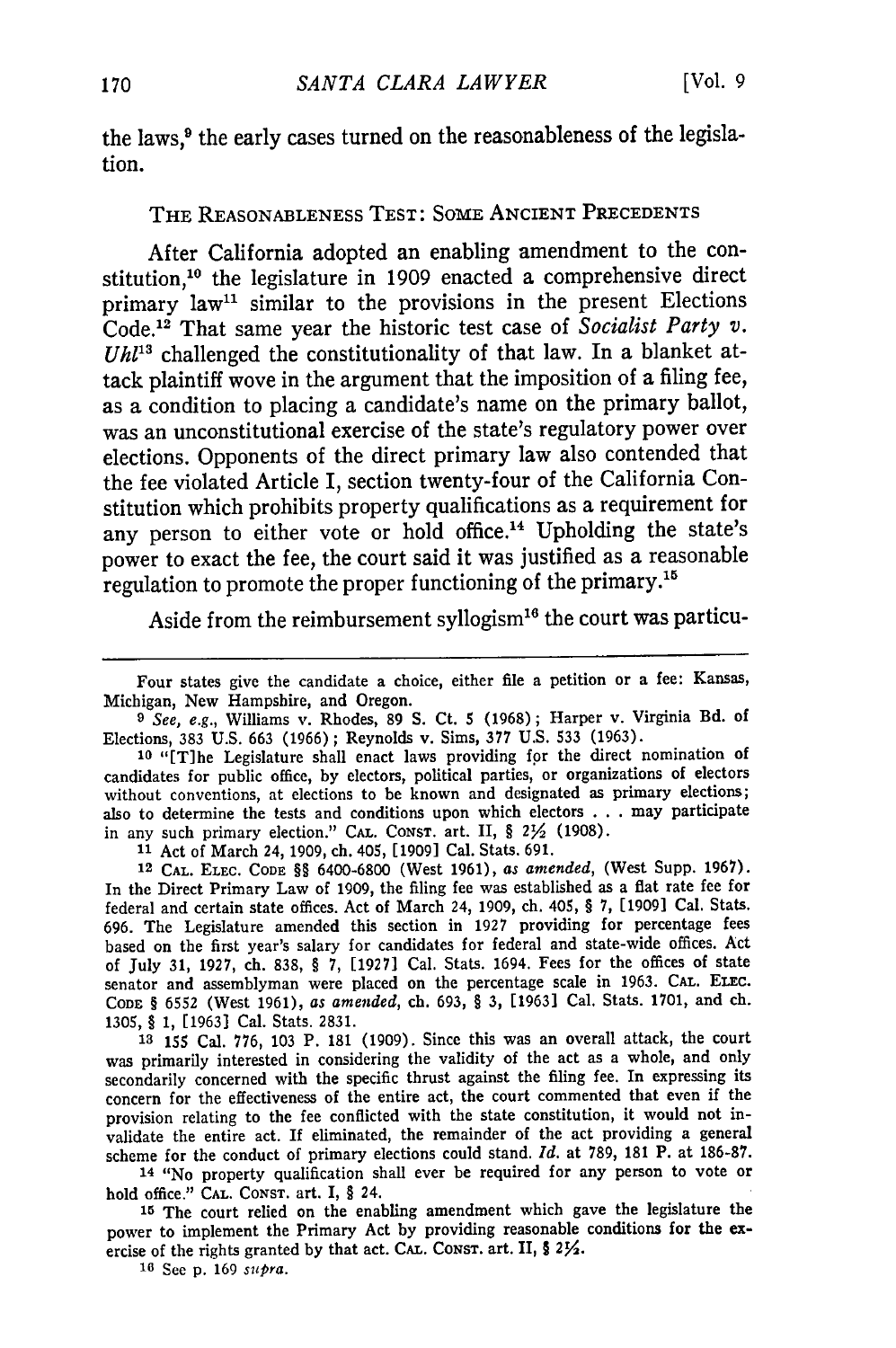larly persuaded by the argument that the legislative intent was to create an orderly and systematic method by which the people might effectively register their choice for public office. To effect this intent the court sustained the fee as preventing a wholesale filing of nomination declarations which would disrupt the primary.<sup>17</sup> Since this is a legitimate concern of the legislature, its intent is not questioned.<sup>18</sup> The effective means to that end, nevertheless, should be closely scrutinized.<sup>19</sup> The court indicated that the fee would be a reasonable regulation if it imposed no hardship on a person for whom there was minimal electorate support, but prevented a filing *en masse* by undesirable candidates.<sup>20</sup> The obvious difficulties with this position are the determination of the amount of the fee, $21$  and the judgment of the candidate's good faith. The latter is a decision better left to the voter except in cases where there is a clear attempt to upset the electoral process.22

The court recognized that similar cases arose in several other jurisdictions although decisions contrary to its own were rendered in those states.23 As a general rule the filing fee could be sustained as compensation for services rendered if reasonably related to the value of those services.24 In distinguishing the North Dakota and Nebraska cases, the *Uhl* court noted that the relevant statutes in those

22 A pertinent section of the Kentucky Statutes reads in part: "No person shall file a notification and declaration to become a candidate in a primary election as a pretended, fictitious or 'dummy' candidate for the purpose of influencing or controlling the selection of challengers or inspectors or officers of election .... " KY. REV. **STATS.,** ch. 119, § 119.060 (1963).

A provision of the Oklahoma Elections Laws requires that at the time of filing a petition to have his name placed on the primary ballot, a candidate shall deposit two hundred fifty dollars with the State Election Board. This deposit is to be used to defray any expenses of a hearing concerning challenges to the individual's candidacy. If successful in defense, and his name is placed on the ballot without further objection, the deposit is returned. **OKLA.** ELEC. LAWS, ch. 5, § 165a (Supp. 1968).

**23** Johnson v. Grand Forks County, 16 N.D. 363, 113 N.W. 1071 (1907); People *ex rel.* Breckon v. Election Comm'rs, 221 Ill. 9, **77** N.E. 321 (1906) **;** State *ex rel.* Adair v. Drexel, 74 Neb. 776, 105 N.W. 174 (1905) ; *see also* Annot., 89 A.L.R.2d 864 (1963).

24 The expenses of the primary are paid out of the public treasuries. CAL. ELEC. **CODE** § 10000 (West 1961). There is no question, therefore, of the power of the legislature to require those submitting their names to be voted for at the primary to pay the expenses of the election.

The actual services referred to are those rendered in the filing of the nomination papers. Socialist Party v. Uhl, 155 Cal. 776, 789-90, 103 P. 181, 187 (1909).

<sup>17</sup> See note 4 *supra.*

<sup>18</sup> The federal constitution grants to the state legislatures the authority to regulate elections within congressional limitations. U.S. CoNsT. art. I, § 4. See p. 173 *infra.*

**<sup>19</sup>** See note 47 *infra* and accompanying text.

<sup>20</sup> Socialist Party v. Uhl, 155 Cal. 776, 790, 103 P. 181, 187 (1909).

<sup>21</sup> State ex rel. Riggle v. Brodigan, 37 Nev. 492, -, 143 P. 238, 242 (1914) (dissenting opinion); see Ballinger v. McLaughlin, 225 S.D. 206, -, 116 N.W. 70, 71 (1908); Johnson v. Grand Forks County, 16 N.D. 363, ---, 113 N.W. 1071, 1074 (1907).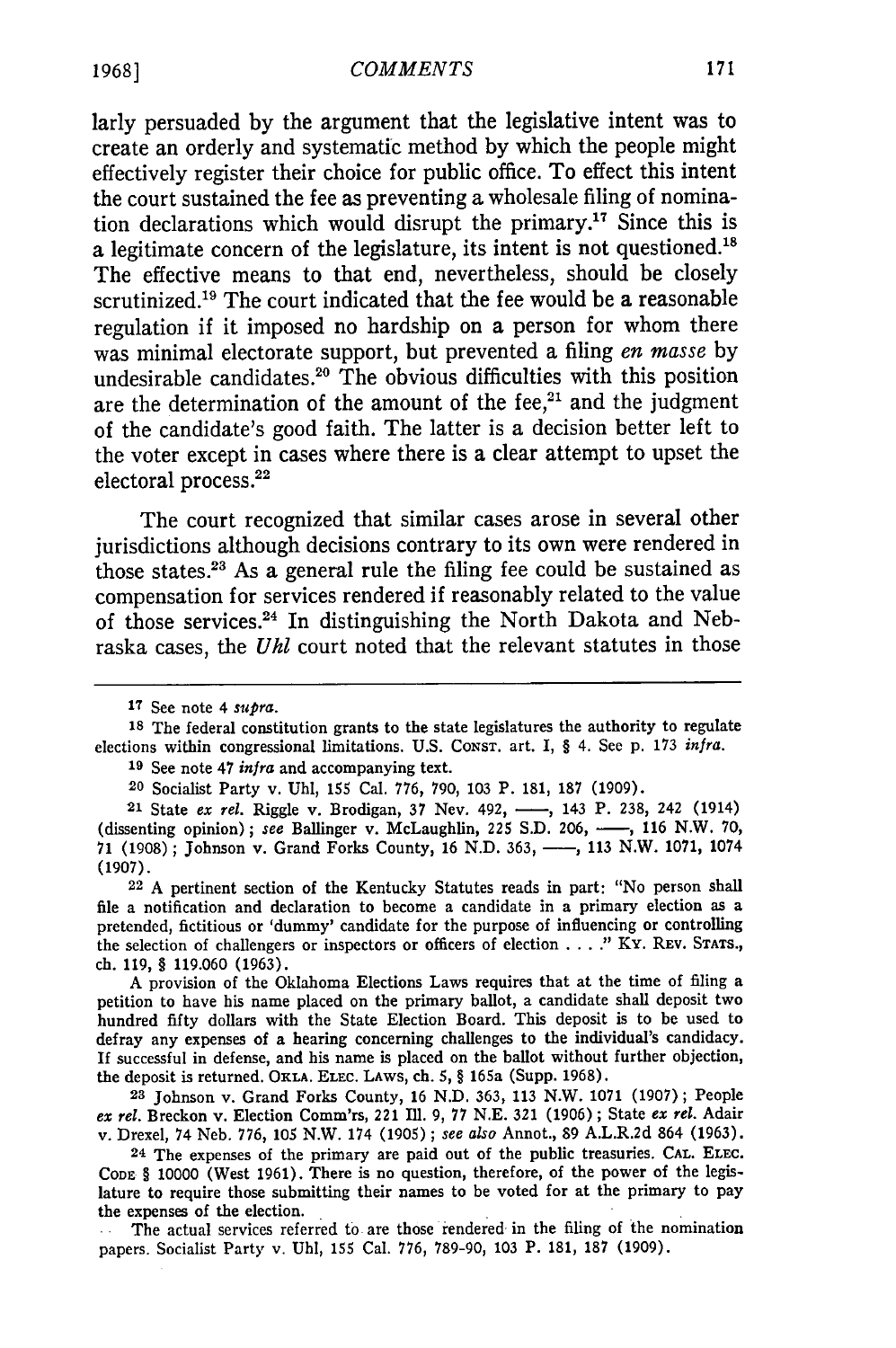jurisdictions had based determination of the fee "on the emoluments of the office to which the candidate aspires . **. . ."** Since there was no reasonable relation between the fee and the services rendered the decision went against the state in those instances. *Uhl,* however, relied upon State ex rel. Thompson v. Scott,<sup>26</sup> wherein the Supreme Court of Minnesota admitted that the flat rate fee was not intended to have any appreciable relation to the amount of income from the office.<sup>27</sup>

Yet **Uhl** seems to imply that a fee based on a percentage of salary is prima facie unreasonable because it is determined directly by the remuneration of the office and not the cost of the services which are rendered.<sup>28</sup> Had the present fee scale been integrated into the Direct Primary Act of **1909,** it seems that the court might have struck it down as not being directly related to the cost of the services performed, that is, based on the arbitrary and irrelevant standard of lucrativeness of the office.<sup>29</sup>

Besides justifying the fee as a proper revenue measure when designed as a reasonable reimbursement for services, the **Uhl** court also sustained it on the regulation theory.<sup>30</sup> The goal was to preclude political imposters from using the primaries for purposes other than those for which they were devised.<sup>31</sup> The supporting logic was that any candidate of sufficient integrity to run for representative office would have no difficulty paying the required filing fee.<sup>32</sup> This assumption, though couched in euphemistic terms, is the equivalent of stating that a citizen's worth as an aspiring candidate is measured **by** his ability to meet a pecuniary standard in order to qualify for candidacy. Such a criterion is neither contemplated nor permitted by the California Constitution.<sup>33</sup> Such reasoning is also repugnant to federal constitutional policy.34

Underlying the argument that the fee requirement prevents an

- 
- 27 *Id.* at —, 108 N.W. at 830.
- **<sup>28</sup>**Socialist Party v. **Uhl, 155** Cal. **776, 103** P. **181 (1909) (by** implication).
- **29** *Id.*
- **<sup>30</sup>***Id.* at 790, 103 P. at 187.

**<sup>25</sup>***Id.* at 790-91, 103 P. at 187. In *Johnson* the fee was set at two percent of the annual salary of the office sought. Johnson v. Grand Forks County, 16 N.D. 363, -,, 113 N.W. 1071, **1071** (1907). In *Drexel* it was one percent. State *ex* rel. Adair v. Drexel, 74 Neb. 776, -, 105 N.W. 174, 178 (1905). **<sup>26</sup>**99 Minn. 145, 108 N.W. **829** (1906).

**<sup>31</sup>**The purpose of a primary election law is to preserve the integrity of parties by restricting the right to participate in the primary of a given party, either as a candidate or an elector, to persons who are committed to the principles of that party, sympathetic with its aims, and loyal to its tenets. *Id.* at 792-93, 103 P. at **188. <sup>32</sup>***Id.* at 790, 103 P. at 187.

**<sup>33</sup> CAL.** CONST. art. I, § 24.

**<sup>34</sup>**U.S. **CONST.** amend. **XXIV; Harper v. Virginia Bd. of Elections, 383 U.S. 663 (1966).**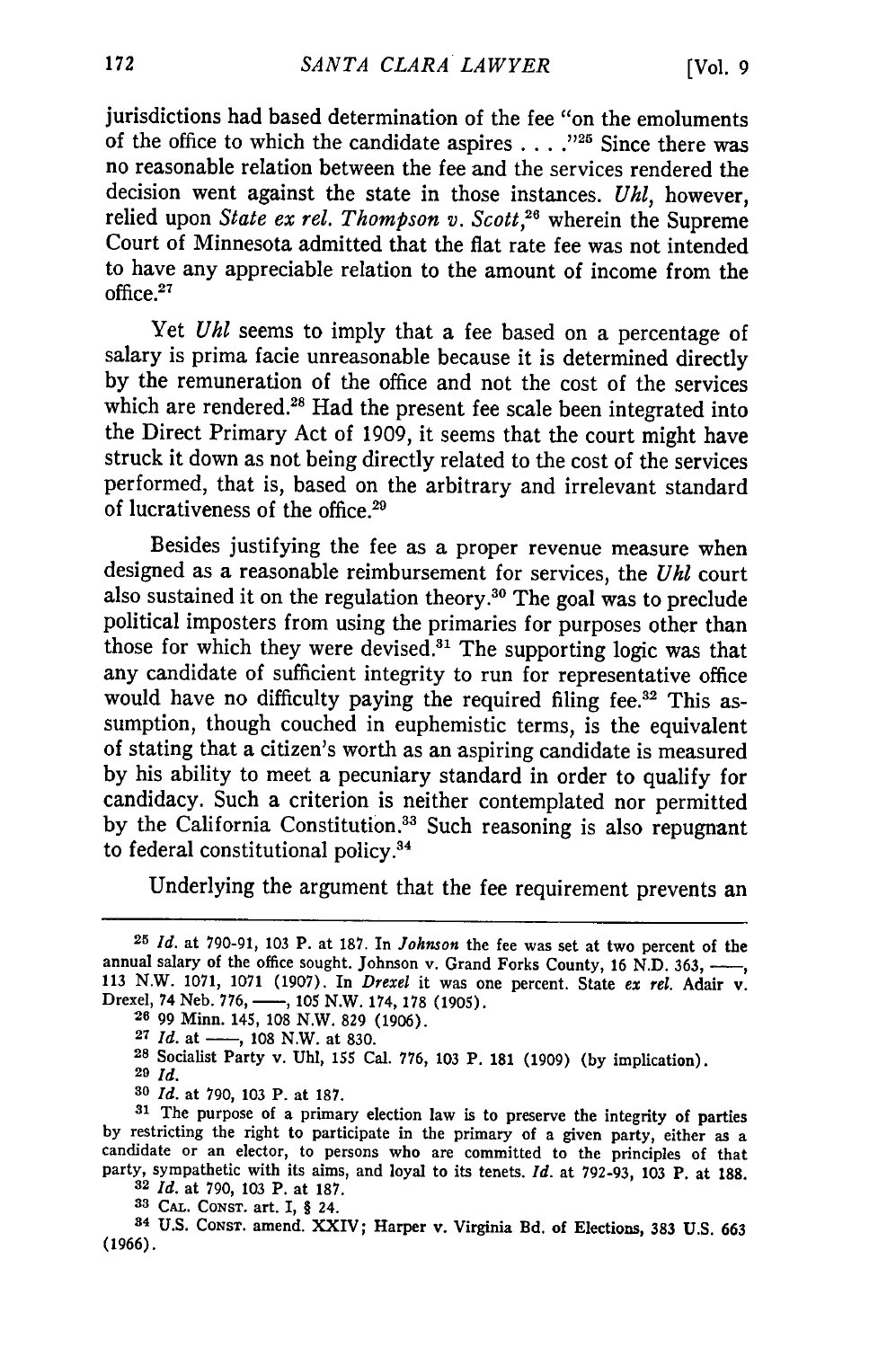#### *COMMENTS*

"indiscriminate scramble" is the premise that the number of candidates should be limited and restrained. *Johnson v. Grand Forks County35* reasoned against *Uhl* on this point. *Johnson* saw the spirit of the election system as encouraging free choice; the greater the number of aspirants, the more varied the choice.<sup>36</sup>

The reason for regulating the primary is to maintain an orderly elective system. $37$  The purpose of preserving the system should be to enable citizens to intelligently participate not only as voters expressing their choices for representatives,<sup>38</sup> but also as candidates carrying out the mandate of their supporters. State regulatory methods must be in accord with this purpose. **By** adopting means which have no relevance to an intelligent participation in the elective process, in order to effectuate that process, the state legislates idly since the law defeats its very purpose.<sup>39</sup>

#### **A** CANDIDATE'S RIGHT: **EQUAL** PROTECTION

Federal constitutional limitations govern any preliminary election that in fact determines the true weight a vote will have.<sup>40</sup> Since a California primary election is an integral part of the full elective process, 4' it follows that when a state regulation of a primary election denies to any elector within its borders the equal protection of its laws, that elector has standing to seek relief under the equal protection clause of the fourteenth amendment.<sup>42</sup> But in order to guarantee the candidate equal protection, the elector's right to be a candidate must first be established.

While the United States Constitution established an elector's

**37** Socialist Party v. **Uhl, 155** Cal. **776, 792, 103** P. **181, 188 (1909).**

**<sup>39</sup>***See* Harper v. Virginia Bd. of Elections, **383 U.S. 663 (1966);** cf. Spier v. Baker, 120 Cal. **370, 52** P. **659 (1898).**

**<sup>35 16</sup> N.D. 363, 113** N.W. **1071 (1907).**

<sup>36</sup> *Id.* at  $\longrightarrow$ , 113 N.W. at 1074. Quoting J. WIGMORE, THE AUSTRALIAN BALLOT **SYSTEm** 54 **(1889),** the court stated: "'But it is to be remembered that in this country a candidacy may be hopeless as regards the election of the nominee, and yet important and **highly** desirable as a means of exhibiting the strength of a section of electors or of a particular movement, and, of course, compelling the attention of the leading parties, and the modification of their platforms and legislative policies. It will be seen, therefore, that the plan of requiring a reasonable deposit is not adapted to our political methods, and that its adoption would be ill advised.'" Id. at -, 113 N.W. at **1074-75.**

**<sup>38</sup>** *Id.*

**<sup>40</sup>** Gray v. Sanders, **372 U.S. 368 (1963);** *accord,* Smith v. Allwright, **321 U.S.** 649 (1944).

**<sup>41</sup>**Barber v. Blue, **65** Cal. **2d 185,** 417 **P.2d** 401 **(1966);** *accord,* Donnellan v. Hite, **139** Cal. **App. 2d** 43, **293 P.2d 158 (1956) ;** In re McGee, **36** Cal. **2d 592, 226 P.2d 1 (1951).**

**<sup>42</sup>** Williams v. Rhodes, **89 S.** Ct. **5, 10 (1968);** *see* Otsuka v. Hite, 64 Cal. **2d 596, 601,** 414 **P.2d** 412, 416 **(1966).**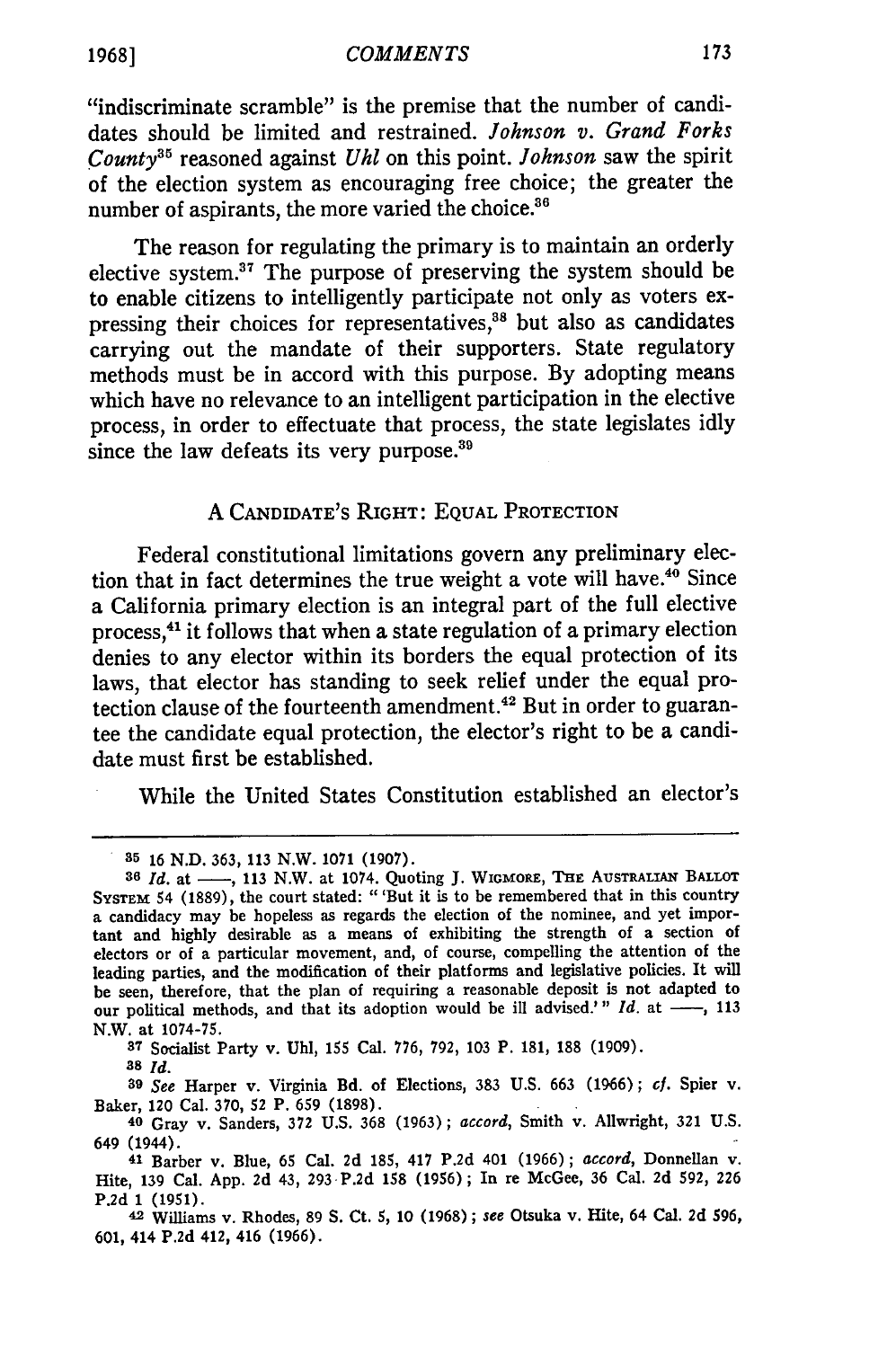right to be a candidate for United States Senator and member of the House of Representatives,<sup>43</sup> nowhere does it provide for his right to be a candidate for state office.<sup>44</sup> In 1944 the Supreme Court held that both the right to vote and the right to candidacy in state elections were privileges of state citizenship, rather than national citizenship, and thus were not protected by the privileges and immunities clause.45 This holding, however, has already been overruled with respect to the voter's right.<sup>46</sup> To acknowledge a right to vote without a right to run seems somewhat illogical.

In a representative form of government the people express their sovereignty through the ballot. If preservation of the people's sovereignty measures the viability of representative government, then the elective franchise is obviously the most valuable right of citizenship. $47$  To treasure the right to vote without securing the right to candidacy seems self-defeating. The touchstone of the voting right is free choice. 48 To the extent that choice is limited, the voting right is diminished. Thus, restricting the number of candidates reduces the voting right. It follows that the right to vote necessarily implies the right to candidacy.

However, in discussing the applicability of the equal protection clause it is unnecessary to pinpoint the source of the right in question.49 It is enough to say that once the right is granted to the electorate, lines which are discriminatory may not be drawn.<sup>50</sup> Accordingly, the right of candidacy is subject only to the imposition

**45** Snowden v. Hughes, **321 U.S.** 1 (1944).

**46** Harper v. Virginia Bd. of Elections, **383 U.S.** 663 (1966).

**<sup>47</sup>**"Undoubtedly, the right of suffrage is a fundamental matter in a free and democratic society. Especially since the right to exercise the franchise in a free and unimpaired manner is preservative of other basic civil and political rights, any alleged infringement of the right of citizens to vote must be carefully and meticulously scru- tinized." Reynolds v. Sims, 377 U.S. 533, 561-62 (1963) ; *accord,* Harper v. Virginia Bd. of Elections, **383** U.S. 663, 667 (1966).

The right to vote is a "fundamental political right, because preservative of **all** rights." Yick Wo v. Hopkins, **118** U.S. 356, 370 (1886); *accord,* Otsuka v. Hite, 64 Cal. 2d 596, 601, 414 P.2d 412, 416 (1966). **<sup>48</sup>**United States v. Classic, **313** U.S. 299, 314 (1941).

**49** Harper v. Virginia Bd. of Elections, **383** U.S. **663, 665** (1966). *50 Id.*

**<sup>43</sup> U.S.** CowsT. art. I, **§** 2; *see* United States v. Classic, 313 **U.S. 299,** 314-15 (1941).

**<sup>44</sup>**But belief **in** the right to candidacy is not a novelty in constitutional law. As early as 1902 Chief Justice Beatty of the California Supreme Court said: "The right to be chosen to a public office is as much a constitutional right as the right of suffrage, and to deprive any person possessing the constitutional qualifications for office of the opportunity of competing with other candidates upon equal terms is a denial of his constitutional rights." Murphy v. Curry, 137 Cal. 479, 486, 70 P. 461, 464 (1902) (concurring opinion).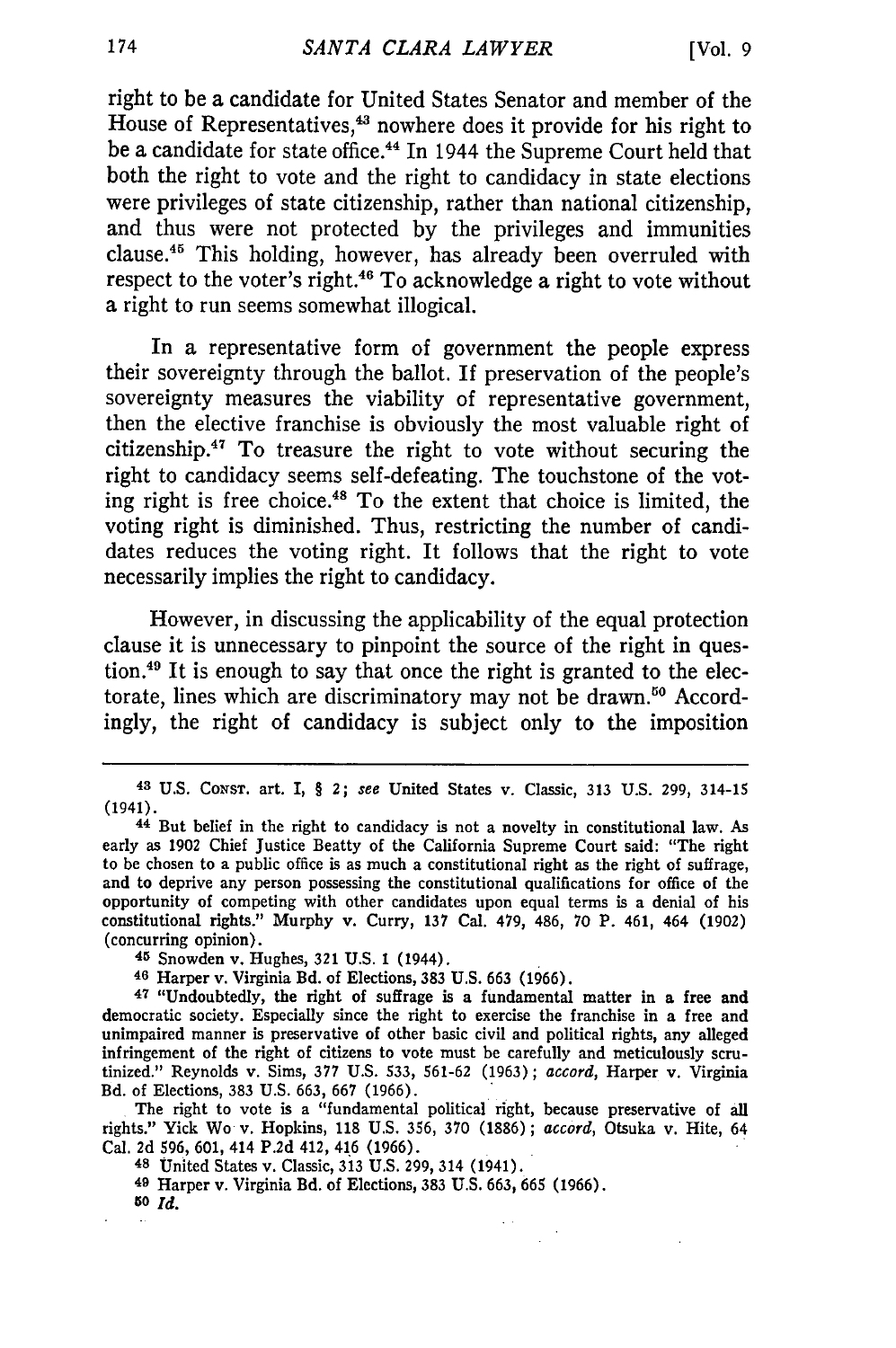of state standards which do not discriminate against candidates and do not contravene restrictions imposed by Congress.<sup>51</sup>

In striking down the poll tax as a condition to voting in state elections, the Supreme Court said in *Harper v. Virginia State Board of Elections:5 <sup>2</sup>*

We conclude that a state violates the Equal Protection Clause of the Fourteenth Amendment whenever it makes the affluence of the voter or payment of any fee an electoral standard. Voter qualifications have no relation to wealth nor to paying this or any other tax....

But we must remember that the interest of the State, when it comes to voting, is limited to the power to fix qualifications. Wealth like race, creed, or color is not germane to one's ability to participate intelligently in the electoral process. <sup>53</sup>

Since the right to candidacy is a necessary corollary of the right to vote, it seems that the state violates the equal protection clause when it imposes upon a candidate a standard of wealth in the guise of a filing fee; a standard irrelevant to his intelligent participation in the electoral process.

Proponents of the filing fee have argued the same three rationales that had sustained the life of the poll tax as a condition to the exercise of the voting franchise.<sup>54</sup> First, it was urged, the state may exact fees from citizens for many different kinds of licenses. If it could demand of a citizen a fee for a driver's license, it could demand of its citizens a fee for a voting "license."<sup>55</sup> This is the "reimbursement for services" argument upon which *Uhl* relied as justification for the imposition of the filing fee.<sup>56</sup> The Supreme Court dismissed this theory in *Harper,* stating that the interest of a state with regard to voting is limited to fixing qualifications.<sup>57</sup> Secondly, it was said that payment of a poll tax before a citizen could vote promoted civic responsibility and weeded out those who did not

**52** 383 U.S. 663 (1966).

*53 Id.* at 668. *<sup>54</sup>Harper* is the most recent case containing a searching discussion. For a sum- miry of the earlier cases discussing the poll tax issue see Annot., **139** A.L.R. **<sup>562</sup>** (1942).

**<sup>55</sup>**Harper v. Virginia Bd. of Elections, 383 U.S. 663, 668 (1966).

<sup>56</sup> See p. 169 *supra*. "The right to exact a reasonable fee for the privilege of running for office may be sustained, on the principle that fees in actions and proceedings in courts, and for filing and recording papers,

**<sup>57</sup>**See note 53 *supra* and accompanying text.

*<sup>51</sup>Id.* at 665 **(by** implication); *see also* Lassiter v. Northampton **Ed.** of Elections, **360** U.S. 45, **51** (1959).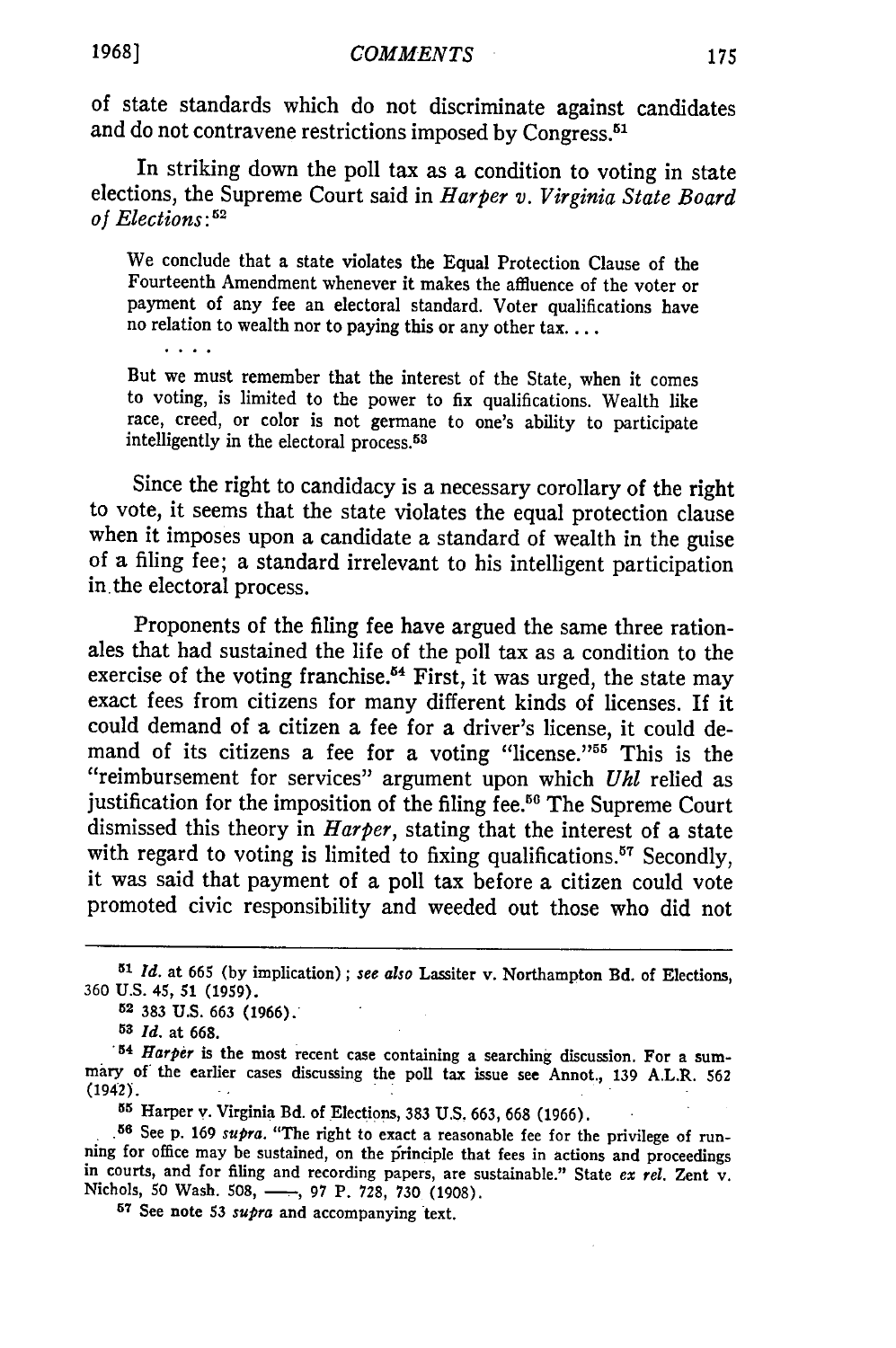care enough about public affairs to pay the tax. This is the regulation argument that those who can bear the levy are more responsible, more knowledgeable, more educated, and more worthy of confidence than those without means.58 Although rational, and historically documented, the regulation theory carried little weight with the Court; **'9** the degree of discrimination was and still remains irrelevant when applying the equal protection clause.<sup>60</sup> Neither is an administrative benefit to the state justified when it deprives a class of individuals of the right to vote.<sup>61</sup>

A third argument favoring the tax was that the weight of precedent alone was enough to justify its approval; that the poll tax was instituted for a rational purpose, its validity established, and therefore, should not have been questioned.<sup>62</sup> In response the Supreme Court noted that the equal protection clause is not "shackled to the political theory of a particular era."<sup>33</sup> Citing its historic reversal of *Plessy v. Ferguson,64* the Court stated that "[n]otions of what constitutes equal treatment for purposes of the Equal Protection Clause *do* change."<sup>65</sup>

Although it is not clear that there is a right to candidacy, the expanding interpretation of equal protection would seem to protect the candidate as strongly as the voter when the state employs a primary filing fee which is arbitrary or discriminatory.

### **THE FILING FEE AS ABRIDGEMENT OF THE VOTER'S RIGHT**

If the effect of imposing a filing fee on a candidate seems apparent, the incursion upon the voter's rights is less obvious. In United States v. Classic<sup>66</sup> the Court upheld the voter's right to choose representatives for federal office in any election that determines the true weight a vote will have. *Reynolds v. Sims<sup>67</sup>* requires that in a state election each man's vote is to have the same weight

**<sup>58</sup>**Harper v. Virginia Bd. of Elections, **383 U.S. 663, 685 (1966)** (dissenting opinion of Justice Harlan).

**<sup>59</sup>**Harper v. Virginia **Bd. of Elections, 383 U.S. 663, 668 (1966).**

**<sup>60</sup>** *Id.* **at 685-86** & n.10 (dissenting opinion).

**<sup>61</sup>**Carrington **v. Rash, 380 U.S. 89 (1965) (state could not deny the opportunity** to vote to a bona fide resident merely because he was a member of the armed services).

**<sup>62</sup>**Harper v. Virginia Bd. of Elections, **383 U.S. 663 (1966)** (dissenting opinions of Justices **Black and Harlan).**

**<sup>63</sup>** Harper v. Virginia **Bd.** of Elections, **383 U.S. 663, 669 (1966).**

**<sup>64 163</sup> U.S. 537 (1896),** *rev'd,* Brown v. Board of Education, 347 **U.S.** 483 (1954) (repudiating the infamous "separate-but-equal" doctrine which had sustained racial segregation in public schools).

**<sup>65</sup>** Harper v. Virginia **Bd.** of Elections, **383 U.S. 663, 669 (1966).**

**<sup>66 313</sup> U.S. 299 (1941).**

**<sup>67 377</sup> U.S. 533** (1964).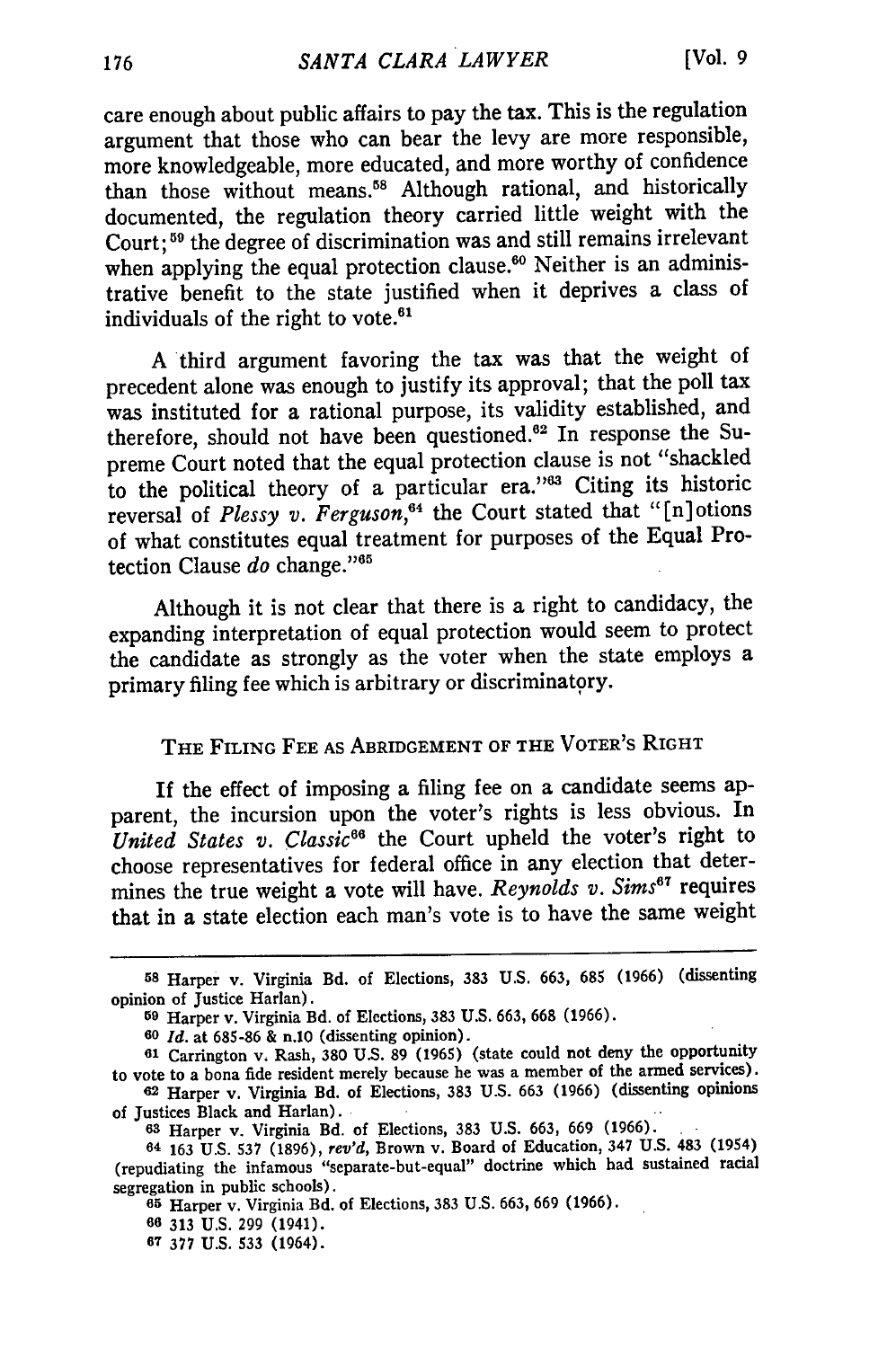as the other's in proportion to the entire electorate. By utilizing contemporary fourteenth amendment interpretations *Harper* guarantees to state election voters the same protection guaranteed in the twenty-fourth amendment<sup>68</sup> to federal election voters.

Despite these indicia of constitutional policy, the primary filing fee endures even though it seems to tax the voter's rights. When a candidate is prevented from participating in the primary **by** an arbitrary standard of wealth, his constituency may no longer have the opportunity to vote for a candidate sympathetic to its views. Though the assessment is levied against the candidate, the effect on the elective system is the same as if it were levied directly against the voter, that is, his constitutionally protected right to choose<sup>69</sup> is abridged.

That write-in votes are permitted in no way vitiates this argument. For a person nominated **by** having his name written on the primary ballot must pay the same filing fee to attain the general election ballot that would have been required if his primary declaration had been filed.70

Funds provided **by** concerned citizens to pay a candidate's fee are clearly distinguishable from monies contributed to the political party for campaign and other expenses, since the fees go to the state and county treasuries.7' Yet in this situation the constituent is called upon to pay in order to exercise his right to freely choose. This would seem to be a discriminatory paradox.

#### **CONCLUSION**

Although the state may impose reasonable regulations on the conduct of a primary election, the rights of the citizen should be protected against any conditions that are not relevant to intelligent participation in the electoral process. The important interest of the state in conducting orderly elections is not the determinative factor even though the rights of only a few are infringed or denied.<sup>72</sup> The rights of each and every citizen should be given equal protection.

Since the right to candidacy is a necessary corollary to the voter's free choice, neither the candidate nor the voter should be burdened with irrelevent and arbitrary regulations.

**<sup>68</sup>**"The right of citizens . . . to vote **in** any primary or other election for **. . .** [list of federal offices], shall not be denied or abridged by the United States or any state by reason of failure to pay any poll tax . . . . " U.S. Const. amend. XXIV.

**<sup>69</sup>** See United States v. Classic, **313 U.S. 299,** 314 (1941).

**<sup>70</sup> CAL. ELEC. CODE** § 6555 (West **1961).**

**<sup>71</sup> CAL. ELEC. CoDE** § **6556** (West 1961).

**<sup>72</sup> Harper v. Virginia Bd. of Elections, 383** U.S. **663,** 668 (1966).